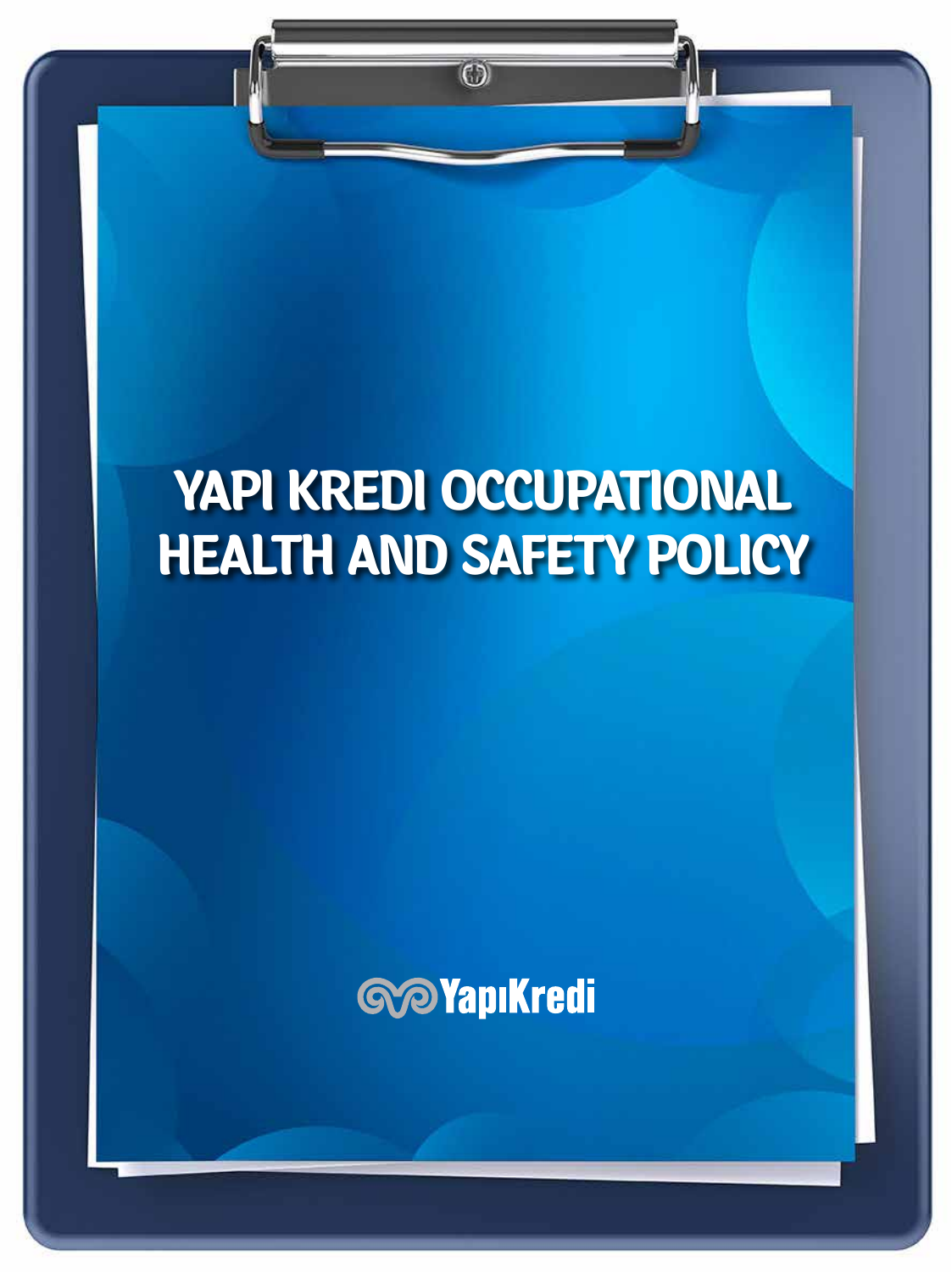# **TABLE OF CONTENTS**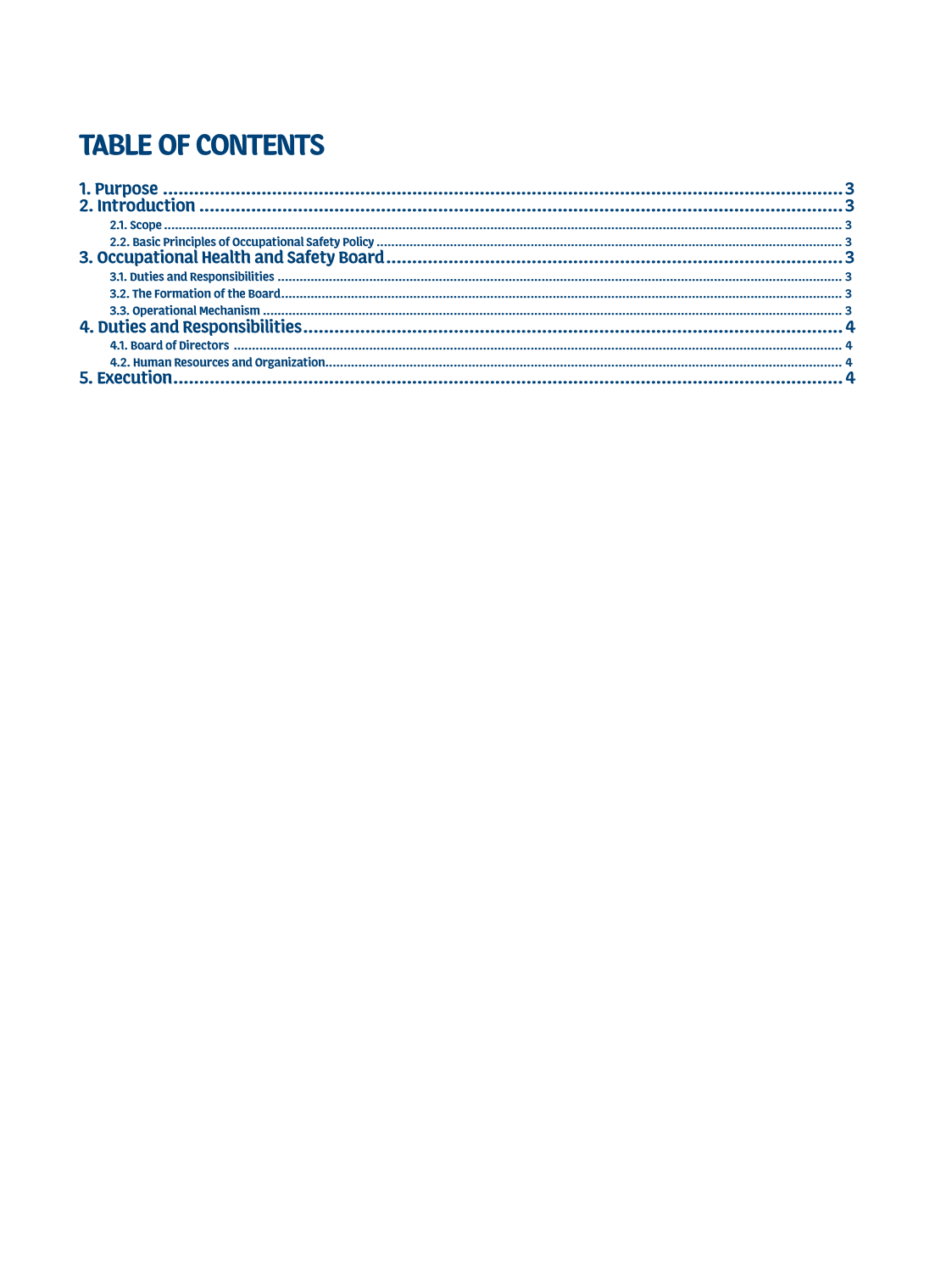**3**

# **1. Purpose**

The purpose of this policy is to determine the liabilities regarding Occupational Health and Safety by defining rules and principles about occupational health and safety.

Employees are obliged to comply with the rules and procedures determined within Occupational Health and Safety Policy.

## **2. Introduction**

#### **2.1. Scope**

This policy covers all employees, subcontractors, visitors, and company personnel working out of office of Yapı ve Kredi Bankası A.Ş.

#### **2.2. Basic Principles of Occupational Safety Policy**

Principles determined by the Bank in order to prevent and take necessary measures regarding occupational accidents and illnesses are listed as follows:

- At the workplace and its premises, to take any and all precautions according to the applicable occupational health and safety regulations and other requirements regarding occupational health and safety, to provide tools, devices and personal protective equipment and maintain their use when necessary in order to provide health and safety employees, subcontractors, visitors and company personnel working out of office
- To predetermine and prevent possible accident risks, unsafe situations and actions that might cause occupational accidents and illnesses at the workplace and its premises by effective risk assessment
- To maintain the health, safety and social welfare of employees, visitors, and subcontractors at all levels by determining the risks that may cause occupational accidents and illnesses in the workplace, to reduce any tangible and intangible damages of them and their families that may arise in future
- To raise the consciousness of employees about occupational health and safety, to ensure the establishment of occupational health and safety culture.
- To ensure that subcontractors providing service in the workplace and the visitors shall comply with the rules regarding occupational health and safety which are established by the Bank
- To turn the Bank into an exemplary company by its affiliated institutions and associations in terms of occupational health and safety applications
- To predict the risks that may arise in future and to review constant development and the current situation

## **3. Occupational Health and Safety Board**

#### **3.1. Duties and Responsibilities**

The objective of this board is to develop corrective and preventive actions regarding safety of Yapı Kredi Work areas and health of our employees in order to maintain occupational health and safety and to follow up and maintain their application within the related regulations.

#### **3.2. The Formation of the Board**

The board is formed by:

- Employer Representative
- Occupational Safety Expert
- Workplace Physician
- A personnel of human resources
- Employee representative, the head representative in case of more than one representatives working in the workplace.

#### **3.3. Operational Mechanism**

Occupational Health and Safety Boards have been formed in locations of Yapı ve Kredi Bankası A.Ş. with 50 or more employees. "Board Training" has been provided by occupational safety expert and workplace physician to the members of the board

Yapı ve Kredi Bankası A. Ş Occupational Health and Safety Boards meet at least bimonthly in our Call Centers and trimonthly in other locations under the chairmanship of employer's representative.

Important issues regarding Occupational Health and Safety are taken into the agenda and resolved by the board.